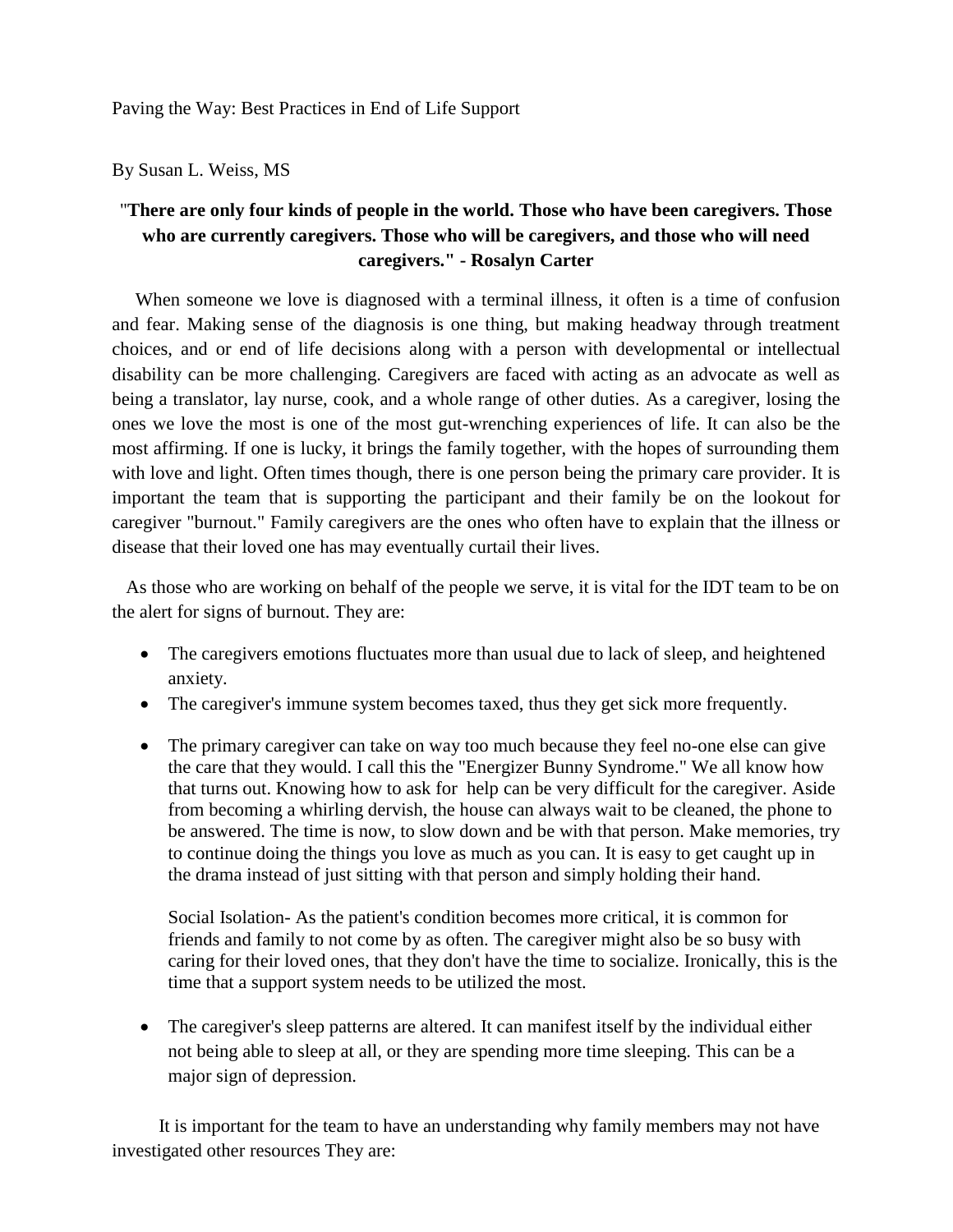- **The need to protect:** Families may feel that they are the only ones that can provide the care that the participant needs, and don't want to subject the individual to getting used to being cared by someone new.
- **Guilt:** Sometimes guilt can enter the picture. Often times, caregivers are under the mistaken impressions that as family members, they are solely responsible for this person's care. The guilt can build, if they don't feel they are rising to the occasion.
- **"Stranger danger":** Families can be skeptical of hired caregivers, whether they are providing in-home, assisted living, skilled nursing or any other kind of care.
- **Financial concerns:** There are still many gaps in our healthcare system. Often times the out of pocket coasts become prohibitive, so the majority of care falls back to the family.

The IDT Team plays a vital role in assisting the family in finding supportive resources in the community. It is important that the family and the patient has a clear understanding of what their healthcare covers in the way of home healthcare, palliative or hospice care. The IDT team can also assist the family in targeting what other members of their community can assist with care. Caregivers are so focused on the day to day aspects of care, and may lose sight of the actual support they have, such as members of their church, etc. We must remember to keep the patients rights in mind, and to also seek out their ideas for who they want in their circle of friends. It is important for the team to clarify to the family and the individual in care, what the patient's rights and responsibilities are.

"There are 4 main categories of healthcare decision makers and each must be an adult with "capacity" in order to be the rightful or legal decision maker. According to the New Mexico Uniform Healthcare Decisions Act- "**Capacity**": an individual's ability to understand and appreciate the nature and consequences of proposed health care, including its significant benefits, risks and alternatives to proposed health care and to make and communicate an informed healthcare decision." Starting from the beginning of this journey, it is important to provide the best information to the patient that is available about upcoming personal decisions. It is essential to provide information in a clear common sense way for that person to understand. It is vitally important to avoid telling your loved one more information they can handle at one time. As is the same for anyone of us, informational overload is a real problem, but for someone with a traumatic brain injury or other cognitive issues, this can be overwhelming and needlessly frightening.

 There are several areas that family members and or advocates should address with their loved ones as they come to terms with their illness and possible end of their lives. First, it is important that the individual picks a trusted advocate or advisor to set their end of live decisions in place. This may seem like an obvious thing, but the reality is that those closest to us can be unable to follow through on their loved one's desires. There are various reasons for this, including assuming that that person is unable to cognitively make those choices. Also, the emotional impact on the family cannot be overlooked. There can also be other motivations that may need to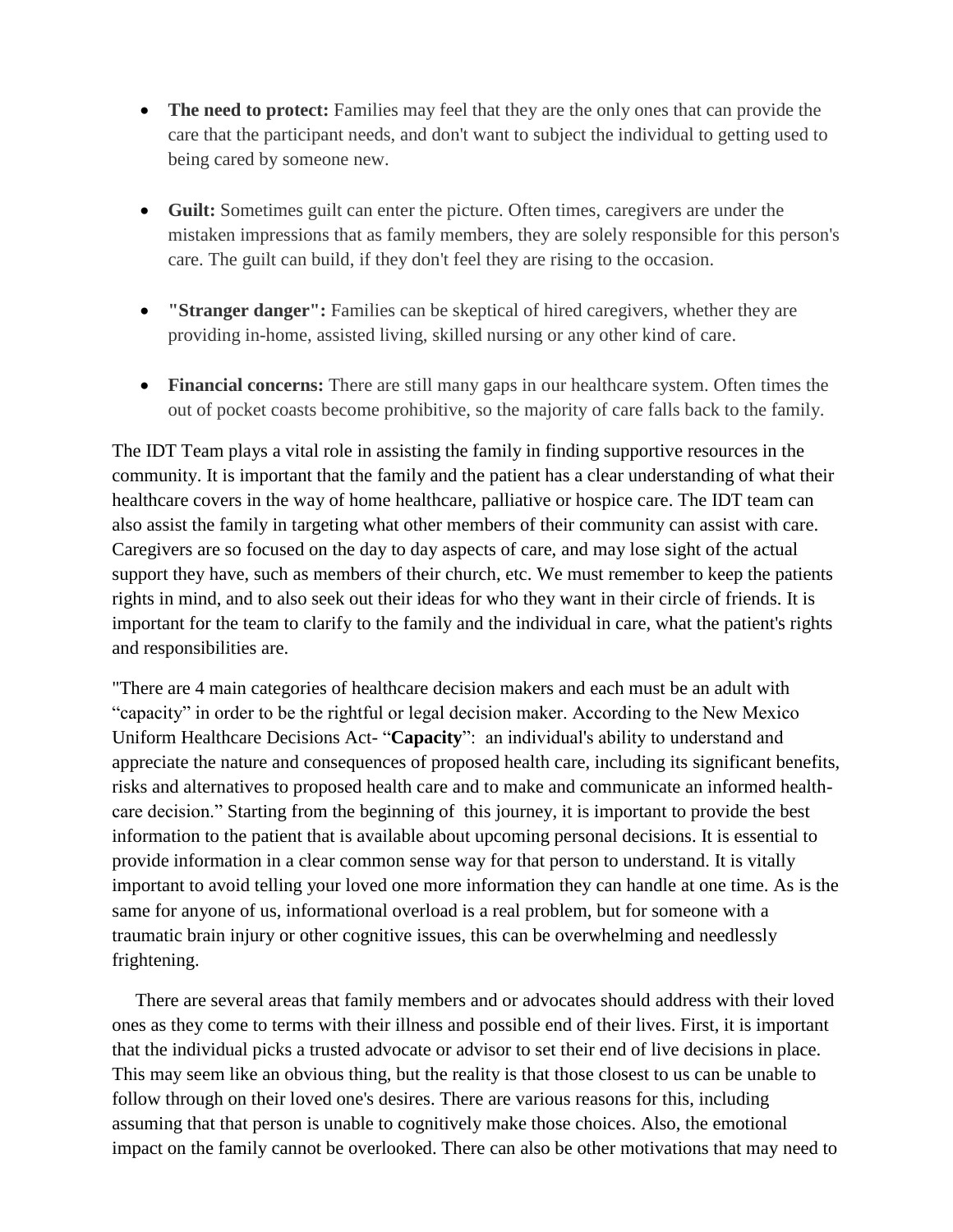be addressed. Those who are assisting the individual needs to be good listeners, and not try to direct that person, but facilitate the process. Respect and dignity for that person's choices are paramount.

It is important to assist that person in figuring out what they want for their care and after life decisions. Does this person want to receive care at home, or in hospice? Your loved one may also be given the information pertaining to an "advanced directive'' which allows them to make decisions on what sort of medical treatments they want in their last days. Does this person want to continue treatment to fight the disease? Do they want to be revived if have a cardiac arrest? Do they want to be on life supports? These are really tough decisions for anyone to make, but being able decide for oneself can be an empowering experience, especially for those who have spent their adult lives fighting for self-determination. There are many organizations which provide advance directives. Do they want to be cremated, or buried? These issues can be complicated to explain, but if you have concerns regarding how much that person understands, it is a good time to discuss how other members of the family died, and what their wishes were.

 This conversation gives an opportunity to share memories or a grandparent, parent or sibling, and to discuss where they are buried. While difficult, this conversation can also provide a safe time to grieve about how you both are feeling about this person's transition. This also may be the time to discuss whether this person wants a memorial service, and what sort of religious or spiritual service they would like. If they are presently involved with a house of worship, it might be comforting to invite a clergy member to assist this individual with planning their service, or to pray and provide pastoral care. Financial considerations may also impact on their decisions, so it is essential to have a good understanding of what monetary resources are available when the conversation is ensuing.

 One area that can be especially important to you loved one is where they want their possessions to go. For some, estate planning or a will might be needed, but if they don't have assets or bills, they might want to write down who they wish to get their stuff. Always check and see if a will, living will or trust is needed. Also if they have a loving pet companion, they might be worried about where they will be going. It could go a long way to bringing them comfort to know where that pet is going. It is important that this information is provided to anyone providing care for your loved one such as medical providers, and service support staff to make sure these decisions are carried out.

 An important part of providing support to the participant and caregiver is access to support groups or counseling on end of life issues. It might be difficult to find a therapist that focuses on individuals with developmental disabilities who are facing a terminal illness, but there are therapists in the Albuquerque area who specifically serve people with disabilities. A suggestion would be to contact the agencies this person is currently utilizing, and see if they can give you a referral.

There are several things to keep in mind during this process:\*

• Healthcare and Quality of life go hand-in-hand.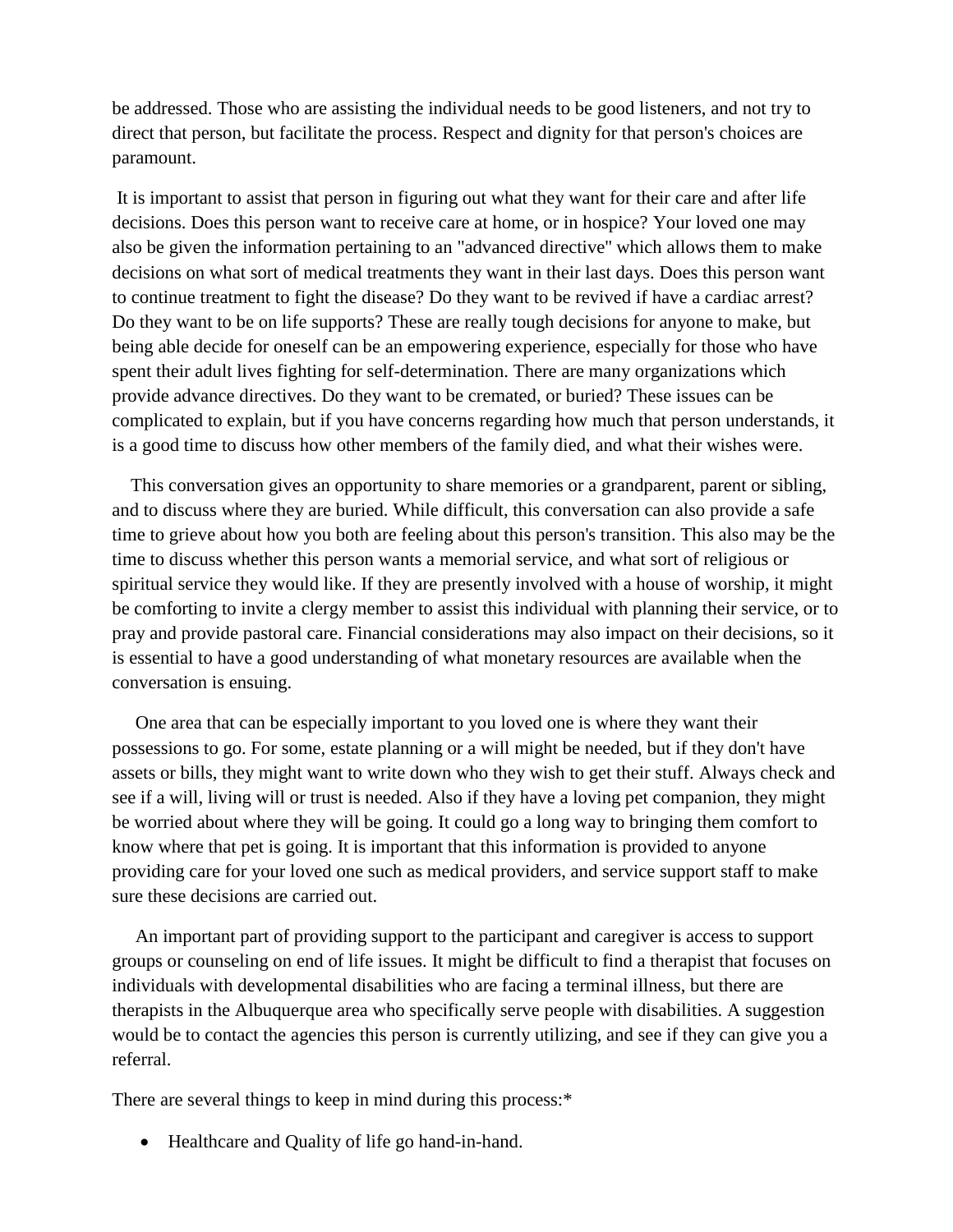- It is imperative that paid IDT members (e.g. Case Managers, therapists, etc.,) are always guided by the fact that they do not ever make healthcare decision for the individuals they serve.
- Keeping the above in mind, the identified healthcare decision maker or surrogate should be a regular participant at meetings (in –person, sending a designee or via conference calls) and that it is essential that a synergistic connection is developed among the healthcare decision maker(s) and the IDT members (paid staff)for the welfare of the individual they serve.
- Regardless of who the healthcare decision maker is, when it comes to communication, s/he should have a reciprocal and professional rapport with the other IDT members ( individual, Case Manager, House Lead, etc.,) whereby information is effectively and securely shared at the appropriate time and with those who should be made aware of the information.
- Distinguish between when the Healthcare Decision Maker has the sole responsibility of making an informed healthcare decisions (captured on a Decision Consultation Form) vs. when the IDT, as a whole, can put their heads together to come up with a viable, nonhealthcare- related decision as one unit (captured on a Team Justification Form)
- Each member has his/her role, so no one is left out, but call it the nature of the beast or the luck of the draw… the Case Manager is responsible for generating and completing certain documents ( e.g. Decision Justification Form) or assuring that the documents exists ( Plenary Guardianship Letters)and that a copy is at the residence, Day program, etc. in regards to Healthcare Decision Making.
- Forewarned is Forearmed- Have preliminary discussions with the participant when things are going well, especially when it comes to healthcare. Having the "we will cross that bridge when we come to it" approach is not often prudent-as you will come up on the bridge faster than anticipated. Of course, this does not mean that you have to have all the answers right then and there. What is does mean is that one can get peace of mind when the "what if " forms and documents are in place. For example- what if a guardian were to get into an accident – who would make decisions in his/her stead? Having a designated person) can help. Provisions of the NM Uniform Healthcare Decisions Act would allow a surrogate to be chosen in this instance. However, through a Power of Attorney, a guardian could choose an adult to take over the guardianship role and duties for 6 months while the guardian is recovering (check Probate Code section 45-5-104). \*

 For those people who are facing end of care issues, the importance of a working team is essential. It can be overwhelming and frustrating for family members and the participant to be getting mixed messages, or inconsistent information. It is imperative for team members to have a clear idea of what their roles are and to serve as a bridge, not a barrier. Support staff is there to pave the way for a transition that is life affirming, and as peaceful as possible.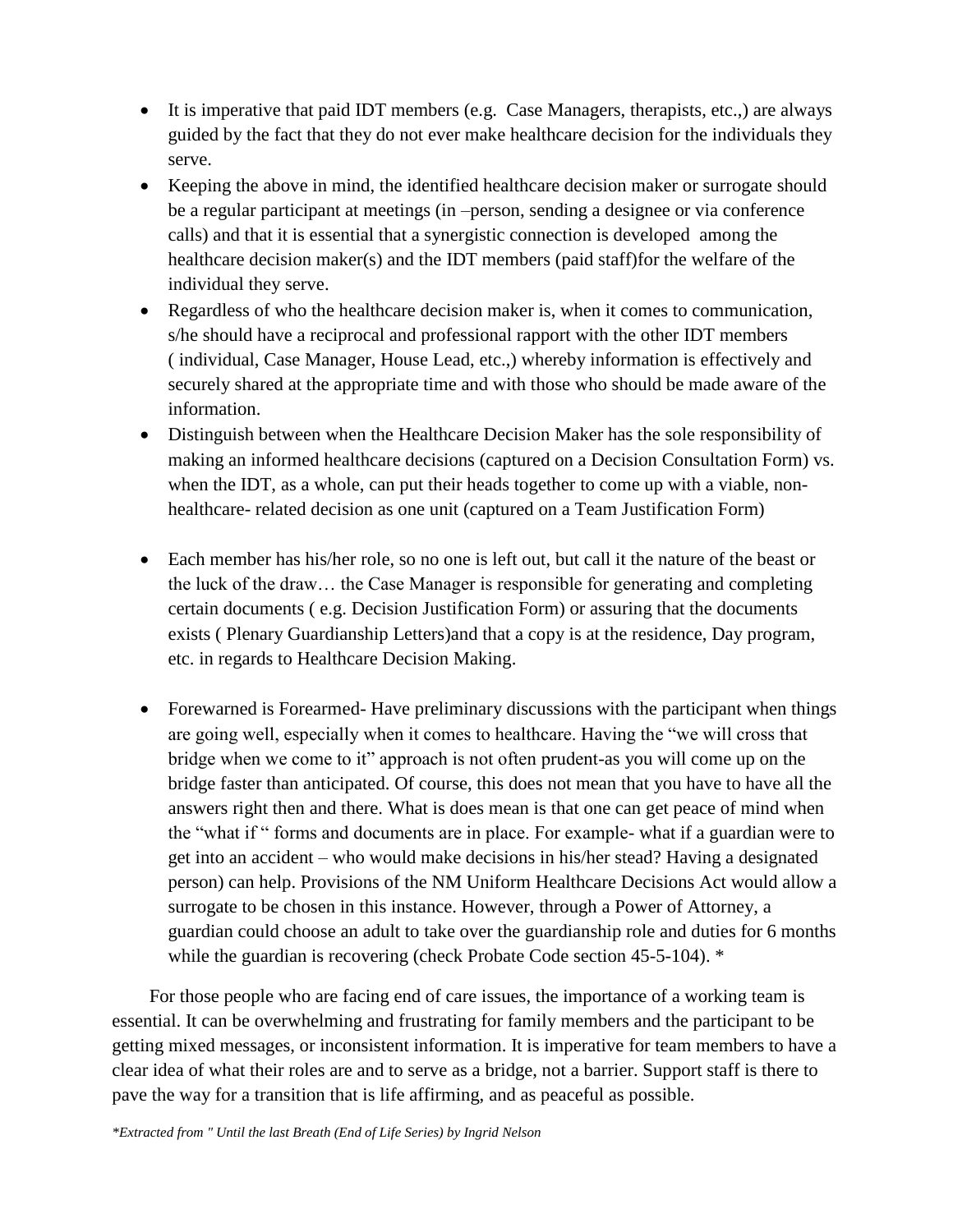## **Resources**

#### **www.finalchoices.org**

California Coalition for Compassionate Care is a statewide partnership of more than 60 organizations dedicated to the advancement of palliative medicine and end-of-life care. It provides helpful Information about end-of-life decision making, legislation and forms. Downloadable copy of the Thinking Ahead Workbook and facilitator guideline are available on this site.

## **www.caringinfo.org**

Caring Connections is a program of the National Hospice and Palliative Care Organization, a national consumer and community organization committed to improving care at the end of life.

## **www.agingwithdignity.org/5wishes.html**

The Five Wishes document helps people express how they want to be treated if they are seriously ill and unable to speak for themselves. It includes medical, personal, emotional and spiritual needs.

## **www.dds.ca.gov/ConsumerCorner/Publications.cfm**

The California Department of Developmental Services, Consumer Advisory Committee has developed numerous pictorial publications and DVDs that encourage self-direction and personal choice. The Thinking Ahead Workbook is also available for download.

"**Guidelines for Community Programs, Case managers & IDT Members Regarding Advance**  Directives and Healthcare Decisions" coc.unm.edu→ Advance Directives "guidelines"

**"NM Uniform Healthcare Decisions Act"** - UNM HSC Institute of Ethics (505) 272-4566 [hsc-ethics@salud.unm.edu](mailto:hsc-ethics@salud.unm.edu)

#### **Medical Consultations**:

DDSD Regional Offices – Nursing, Case Management, Behavioral supports

TEASC (Transdisciplinary Evaluation and Support Clinic) – (505) 272-5158

COC (Continuum of Care) – coc.unm.edu (505) 925-2350

CDD (Center for Development and Disability) (505) 272-3000

HDR (Healthcare Decisions Resource) via CoC (505) 925-2350

DDSD BBS (Bureau of Behavioral Support) (505) 841-5500

DDSD/ CSB (Clinical Services Bureau) (505) 841-5500

Office of Guardianship (505) 841-5369